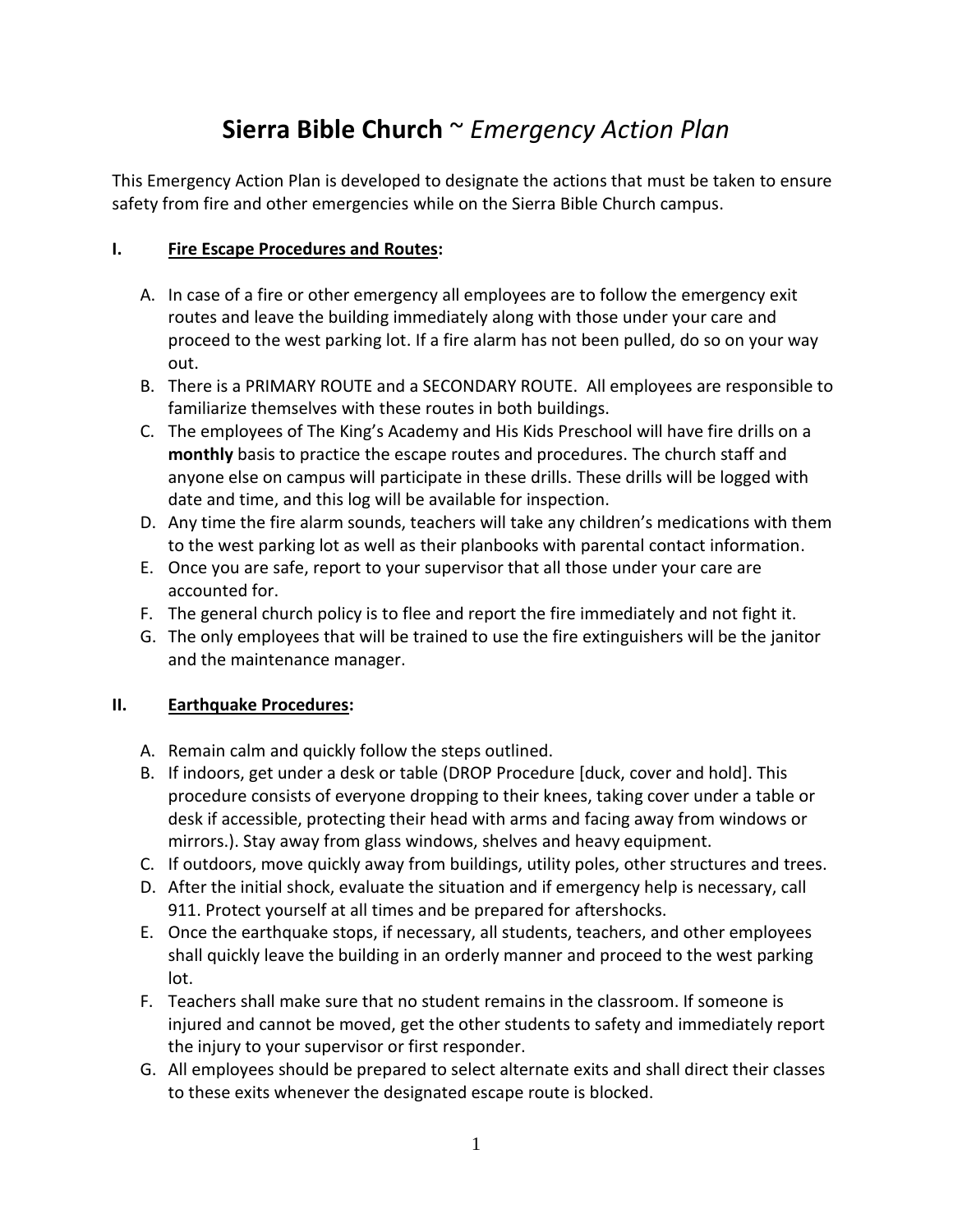- H. A designated person shall secure the main valve shut offs (1) Gas, (2) Electric, (3) Water – in this order based on the situation (i.e. go to the location of all valves).
- I. Staff shall take the list of students needing medication and their medication with them out to the evacuation area.
- J. The school administrator shall make sure that all classrooms are accounted for by having in place a check-in system for each classroom.
- K. The employees of The King's Academy and His Kids Preschool will have an Earthquake/Disaster Drill on a **quarterly** basis to practice the escape routes and procedures. The church staff and anyone else on campus will participate in these drills. These drills will be logged with date and time, and this log will be available for inspection.

### **III. Rescue and Medical Duties for Fire or Earthquake:**

- A. If after proceeding to the designated gathering area, you discover a missing employee or someone that is under your care, report it immediately to your supervisor or one of the first responders.
- B. Do not re-enter the building unless instructed by a first responder.
- C. If anyone is injured, let rescue personnel know and let them take care of the injured person(s).

### **IV. Lockdown Levels and Procedures:**

## A. **Code Red—Threat on Campus and/or imminent**

(Response/Emergency Lockdown…Most Danger) *Someone with a visible weapon on campus, shots heard on campus or, any event that creates a significant risk to public safety.*

- 1. Command is given to shelter in place—"Code Red-Lockdown." Whoever calls the Code Red will also immediately call 911.
- 2. If outdoors, immediately proceed to Grace Warner Elementary. Let them know we are on a Code Red.
- 3. If indoors, go to the nearest room.
- 4. Secure all interior and exterior doors and windows. Barricade the door if possible. Turn off all lights in area and close blinds on windows.
- 5. Once secured, stay away from windows and doors. Keep quiet. Silence cell phones but keep them on.
- 6. Text supervisors using the following indicators
	- a) **Red**—wounded inside-critical (list names and conditions of the wounded)
	- b) **Yellow**—wounded—stable/has critical information/student missing or addition (list critical information and/or names and conditions of the wounded/missing/additions)
	- c) **Green**—students inside/will evacuate on order.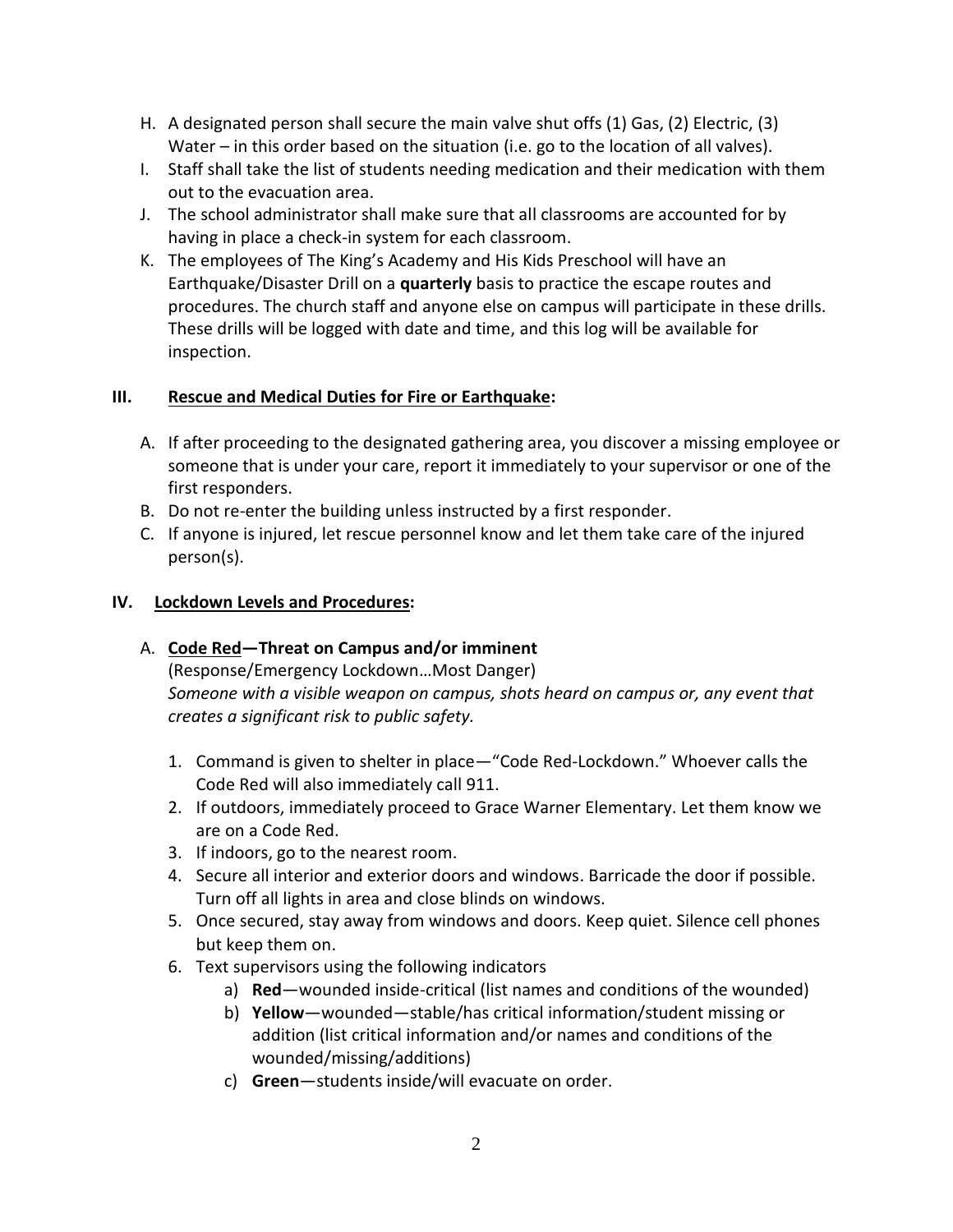- 7. DO NOT ANSWER THE DOOR FOR ANYONE! Do not leave secured area until someone with a key unlocks your door. Responders or Admin will have a key.
- 8. The employees of The King's Academy and His Kids Preschool will have Code Red Drill **twice a year** to practice the procedures. The church staff and anyone else on campus will participate in these drills. These drills will be logged with date and time, and this log will be available for inspection

### B. **Code Yellow—Threat near campus**

(Heightened Security-Preventative Lockdown…Low to Moderate Danger**)** *A serious crime committed in the immediate area of the campus, fresh pursuit of a felon to the immediate area of the campus, shots heard in the general area of the campus, or environmental hazard in the general area of the campus (severe weather, chemical, biological, radiological, etc.) any event that creates a risk to public safety.*

- 1. "Command is given to shelter in place—"Code Yellow-Lockdown." Whoever calls the Code Yellow will also call 911 if needed.
- 2. If outdoors, immediately proceed to the nearest room on campus.
- 3. If indoors, go to the nearest room.
- 4. Secure all interior and exterior doors and windows. Close blinds on windows.
- 5. Text supervisors using the following indicators
	- a) **Red**—wounded inside-critical (list names and conditions of the wounded)
	- b) **Yellow**—wounded—stable/has critical information/student missing or addition (list critical information and/or names and conditions of the wounded/missing/additions)
	- c) **Green**—students inside/will evacuate on order.
- 6. May conduct class or other business in secured areas but stay away from windows. The threat is not at the school. This is a prevention.
- 7. Restrict unnecessary movement in and around the building until Code Yellow is lifted.
- 8. DO NOT ANSWER ANY EXTERIOR DOOR FOR ANYONE! Do not leave secured area until someone with a key unlocks the locked doors. Responders or Admin will have a key.
- 9. The employees of The King's Academy and His Kids Preschool will have Code Yellow Drill **twice a year** to practice the procedures. The church staff and anyone else on campus will participate in these drills. These drills will be logged with date and time, and this log will be available for inspection

## **IF FIRE ALARM SOUNDS DURING ANY LOCKDOWN, IGNORE THE ALARM. RESPONDERS WILL EVACUATE OR NOTIFY YOU IF THERE IS A NEED TO LEAVE THE BULDING.**